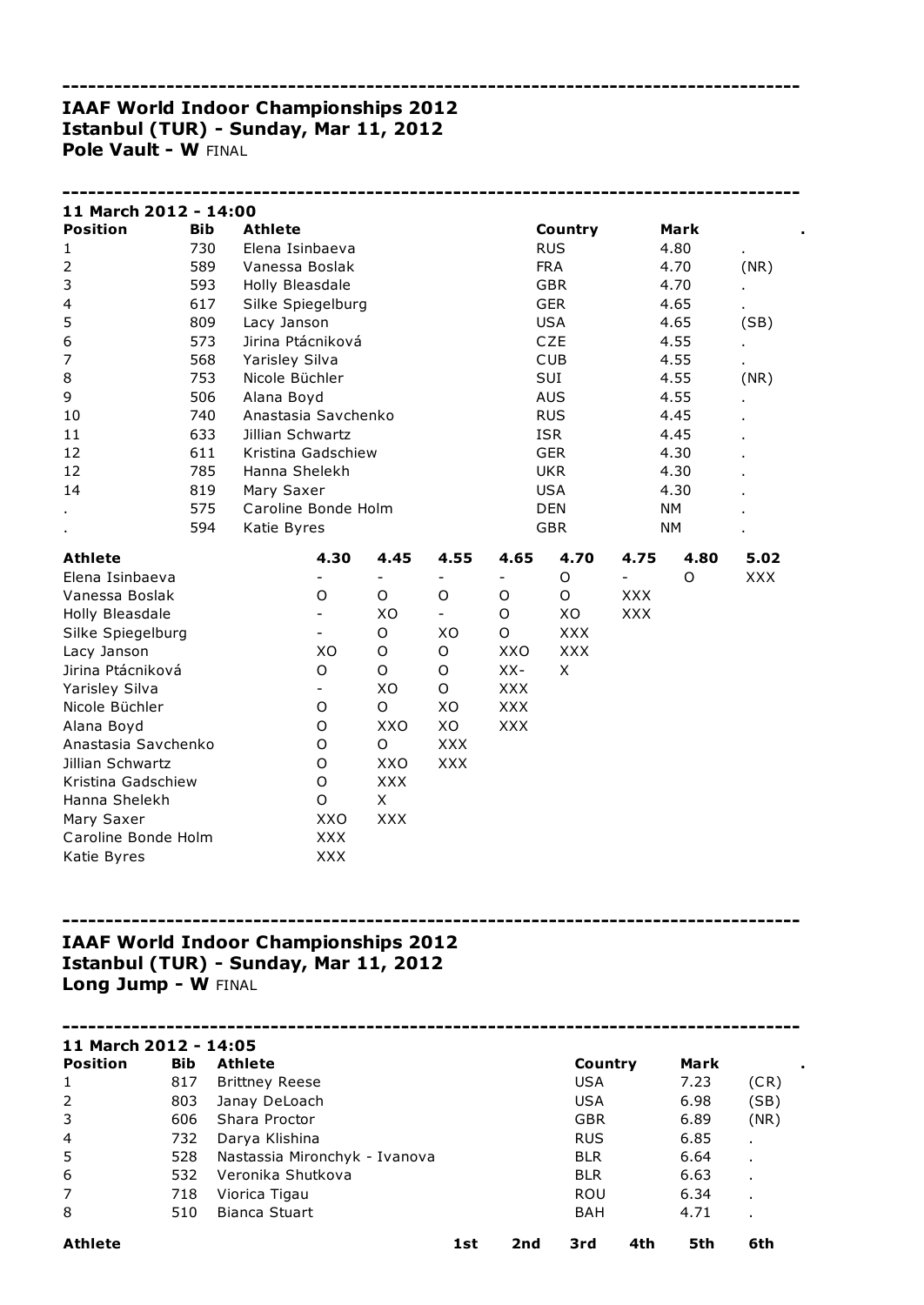| <b>Brittney Reese</b>         |      |      | 6.82 | 6.92 | 6.73 | 7.23 |
|-------------------------------|------|------|------|------|------|------|
| Janay DeLoach                 | X    | 6.74 | 6.78 | 6.67 | 6.73 | 6.98 |
| Shara Proctor                 | X    | X    | 6.86 | 6.55 | 6.74 | 6.89 |
| Darya Klishina                | 6.70 | 6.85 | 6.44 | 6.53 | 6.71 | 6.78 |
| Nastassia Mironchyk - Ivanova |      |      | 6.48 | 6.64 | X    | 4.65 |
| Veronika Shutkova             | 6.58 | X    | X    | 6.63 | X    | 6.55 |
| Viorica Tigau                 | 6.34 |      |      | 6.09 | X    | X    |
| Bianca Stuart                 | 4.71 |      |      |      |      | -    |

#### -------------------------------------------------------------------------------------

## IAAF World Indoor Championships 2012 Istanbul (TUR) - Sunday, Mar 11, 2012

### 60 Metres - W SEMI-FINAL

Qual. rule: first 2 of each heat (Q) plus the 2 fastest times (q) qualified.

| Heat 1                |      |            |                         |            |        |                |          |
|-----------------------|------|------------|-------------------------|------------|--------|----------------|----------|
| 11 March 2012 - 14:15 |      |            |                         |            |        |                |          |
| <b>Position</b>       | Lane | Bib        | <b>Athlete</b>          | Country    | Mark   |                | . React  |
| 1                     | 6    | 646        | Veronica Campbell-Brown | JAM        | 7.12 Q | $\blacksquare$ | 0.249    |
| $\overline{2}$        | 3    | 816        | Barbara Pierre          | USA.       | 7.19 Q | $\mathbf{r}$   | 0.163    |
| 3                     | 5    | 689        | Gloria Asumnu           | <b>NGR</b> | 7.20q  |                | 0.176    |
| 4                     | 8    | 604        | Asha Philip             | <b>GBR</b> | 7.24   | $\blacksquare$ | 0.143    |
| 5                     | 1    | 667        | Lina Grincikaité        | <b>LTU</b> | 7.26   | (PB)           | 0.148    |
| 6                     | 4    | 519        | Yuliya Balykina         | <b>BLR</b> | 7.28   |                | 0.166    |
| 7                     | 7    | 619        | Vida Anim               | <b>GHA</b> | 7.36   |                | 0.174    |
| 8                     | 2    | 783        | Viktorya Pyatachenko    | <b>UKR</b> | 7.41   |                | 0.208    |
| Heat 2                |      |            |                         |            |        |                |          |
| 11 March 2012 - 14:22 |      |            |                         |            |        |                |          |
| <b>Position</b>       | Lane | <b>Bib</b> | <b>Athlete</b>          | Country    | Mark   |                | . React  |
| 1                     | 6    | 559        | Murielle Ahoure         | <b>CIV</b> | 7.13 Q | $\blacksquare$ | 0.154    |
| 2                     | 4    | 811        | Tianna Madison          | <b>USA</b> | 7.17 Q | ÷.             | 0.176    |
| 3                     | 3    | 685        | Dafne Schippers         | <b>NED</b> | 7.25   | $\mathbf{r}$   | 0.129    |
| 4                     | 1    | 571        | Katerina Cechová        | <b>CZE</b> | 7.31   |                | 0.140    |
| 5                     | 8    | 556        | Yongli Wei              | <b>CHN</b> | 7.35   | (SB)           | 0.159    |
| 6                     | 2    | 537        | Ana Claudia Silva       | <b>BRA</b> | 7.36   | (PB)           | 0.214    |
| 7                     | 7    | 543        | Inna Eftimova           | <b>BUL</b> | 7.44   | $\mathbf{r}$   | 0.235    |
|                       | 5    | 634        | LaVerne Jones-Ferrette  | <b>ISV</b> | DQ     |                | $-0.168$ |

#### Heat 3 11 March 2012 - 14:29

| 11 PRICH EVIL   |      |            |                    |            |            |      |         |
|-----------------|------|------------|--------------------|------------|------------|------|---------|
| <b>Position</b> | Lane | <b>Bib</b> | <b>Athlete</b>     | Country    | Mark       |      | . React |
| 1               | 5    | 511        | Chandra Sturrup    | <b>BAH</b> | 7.21 Q     | (SB) | 0.151   |
| 2               | 4    | 544        | Ivet Lalova        | <b>BUL</b> | 7.23 Q     |      | 0.144   |
| 3               | 8    | 644        | Aleen Bailey       | <b>JAM</b> | 7.23 g     |      | 0.176   |
| $\overline{4}$  |      | 830        | Guzel Khubbieva    | <b>UZB</b> | 7.25       | (SB) | 0.143   |
| -5              |      | 529        | Yulia Nestsiarenka | <b>BLR</b> | 7.31       |      | 0.215   |
| 6               | 2    | 608        | Jodie Williams     | <b>GBR</b> | 7.32       |      | 0.143   |
| 7               | 3    | 635        | Audrey Alloh       | <b>ITA</b> | 7.38       |      | 0.215   |
| $\blacksquare$  | 6    | 651        | Chisato Fukushima  | JPN        | <b>DNS</b> |      |         |

#### -------------------------------------------------------------------------------------

### IAAF World Indoor Championships 2012 Istanbul (TUR) - Sunday, Mar 11, 2012

60 Metres Hurdles - M SEMI-FINAL

Qual. rule: first 4 of each heat (Q) qualified.

#### ------------------------------------------------------------------------------------- Heat 1 11 March 2012 - 14:45

| <b>Position</b> |    | Lane Bib Athlete | Country    | Mark        | . React |
|-----------------|----|------------------|------------|-------------|---------|
|                 |    |                  | CHN.       | $7.53Q$ .   | 0.157   |
|                 | 65 | 131 Andrew Pozzi | <b>GBR</b> | 7.56 O (PB) | 0.201   |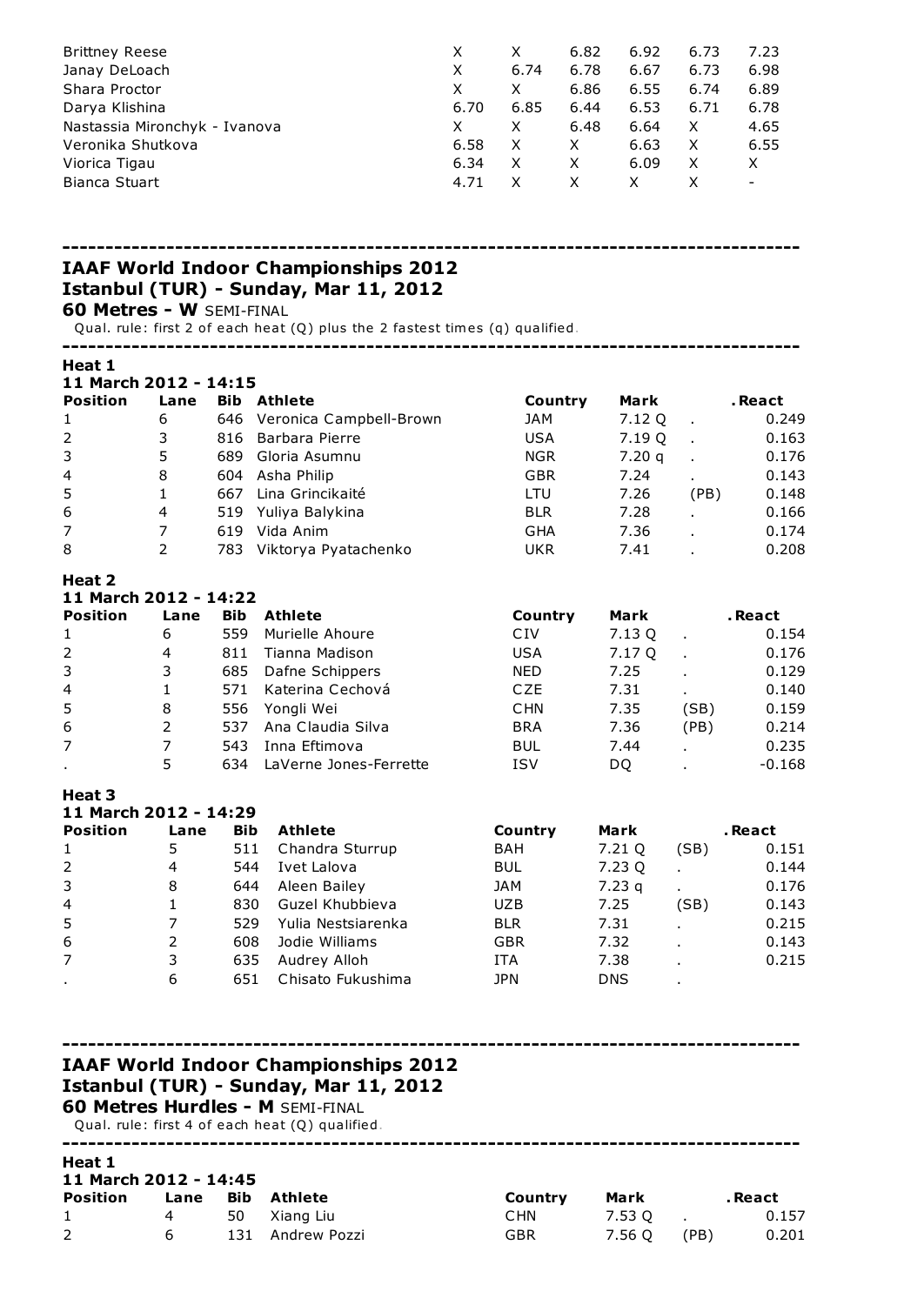| 3 | 5 | 171 | Emanuele Abate      | ITA        | 7.62 O | 0.194 |
|---|---|-----|---------------------|------------|--------|-------|
| 4 | 8 | 256 | Konstantin Shabanov | <b>RUS</b> | 7.67 O | 0.165 |
| 5 |   | 31  | Maksim Lynsha       | <b>BLR</b> | 7.74   | 0.248 |
| 6 |   | 160 | Balázs Baji         | HUN        | 7.76   | 0.175 |
| 7 |   | 166 | Ben Reynolds        | IRL        | 7.80   | 0.175 |
| 8 |   | 90  | Jackson Quiñónez    | <b>ESP</b> | 7.82   | 0.235 |

## Heat 2

| 11 March 2012 - 14:52 |      |     |                         |            |            |                |         |
|-----------------------|------|-----|-------------------------|------------|------------|----------------|---------|
| <b>Position</b>       | Lane | Bib | <b>Athlete</b>          | Country    | Mark       |                | . React |
| 1                     |      | 111 | Pascal Martinot-Lagarde | <b>FRA</b> | 7.60 Q     |                | 0.212   |
| 2                     | 6    | 328 | Aries Merritt           | <b>USA</b> | 7.65 Q     |                | 0.229   |
| 3                     | 4    | 242 | Lehann Fourie           | <b>RSA</b> | 7.65 Q     | $\blacksquare$ | 0.222   |
| $\overline{4}$        |      | 228 | Artur Noga              | <b>POL</b> | 7.68 Q     |                | 0.154   |
| -5                    |      | 65  | Orlando Ortega          | <b>CUB</b> | 7.71       |                | 0.146   |
| 6                     | 8    | 142 | Helge Schwarzer         | <b>GER</b> | 7.75       |                | 0.156   |
| $\overline{7}$        | 2    | 174 | Paolo Dal Molin         | <b>ITA</b> | 7.92       |                | 0.197   |
|                       | 5    | 182 | <b>Richard Phillips</b> | <b>JAM</b> | <b>DNS</b> |                |         |
|                       |      |     |                         |            |            |                |         |

-------------------------------------------------------------------------------------

## IAAF World Indoor Championships 2012 Istanbul (TUR) - Sunday, Mar 11, 2012 3000 Metres - M FINAL

------------------------------------------------------------------------------------- 11 March 2012 - 15:10 Position Bib Athlete **Country** Mark . 1 326 Bernard Lagat CSB USA 7:41.44 (SB) 2 184 Augustine Kiprono Choge KEN 7:41.77 . 3 188 Edwin Cheruiyot Soi KEN 7:41.78 . 4 118 Mohamed Farah GBR 7:41.79 . 5 102 Dejen Gebremeskel ETH 7:42.60 6 327 Lopez Lomong USA 7:44.16 (PB) 7 303 Moses Ndiema Kipsiro UGA 7:44.59 . 8 138 Arne Gabius Ger Geber 138 Arne Gabius Communication CER 3:45.01 . 9 99 Yenew Alamirew ETH 7:45.15 . 10 109 Yoann Kowal 10 FRA 7:47.81 11 11 Craig Mottram 11 AUS 7:48.23 (SB) 12 243 Elroy Gelant RSA 7:48.64 (NR) Intermediate Position Bib Athlete Country Mark 1 184 Augustine Kiprono Choge 184 KEN 2:38.45 Position Bib Athlete Country Mark 1 188 Edwin Cheruiyot Soi 188 KEN 5:16.92

## ------------------------------------------------------------------------------------- IAAF World Indoor Championships 2012 Istanbul (TUR) - Sunday, Mar 11, 2012 High Jump - M FINAL

| 11 March 2012 - 15:30 |            |                         |            |      |      |  |
|-----------------------|------------|-------------------------|------------|------|------|--|
| <b>Position</b>       | <b>Bib</b> | <b>Athlete</b>          | Country    | Mark |      |  |
| $\mathbf{1}$          | 150        | Dimítrios Chondrokoúkis | <b>GRE</b> | 2.33 | (PB) |  |
| 2                     | 260        | Andrey Silnov           | <b>RUS</b> | 2.33 |      |  |
| 3                     | 262        | Ivan Ukhov              | <b>RUS</b> | 2.31 |      |  |
| $\overline{4}$        | 54         | Guowei Zhang            | <b>CHN</b> | 2.31 | (NR) |  |
| $\overline{4}$        | 149        | Konstadínos Baniótis    | GRE        | 2.31 | (SB) |  |
| 6                     | 119        | Robert Grabarz          | GBR        | 2.31 |      |  |
|                       |            |                         |            |      |      |  |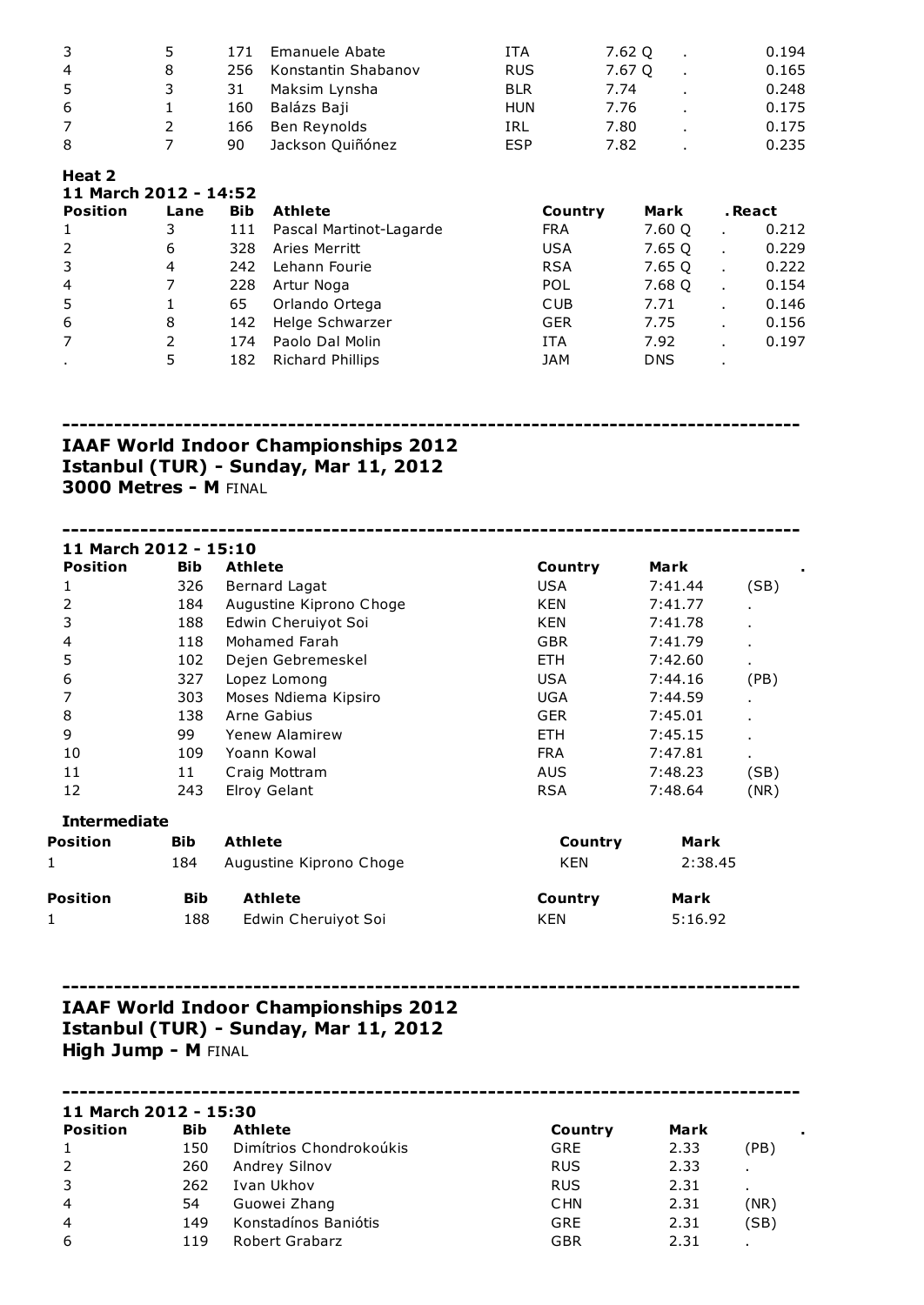| 6                       | 343 | Jesse Williams      |      |      | <b>USA</b> |            | 2.31       | ٠          |
|-------------------------|-----|---------------------|------|------|------------|------------|------------|------------|
| 8                       | 22  | <b>Trevor Barry</b> |      |      | <b>BAH</b> |            | 2.31       | (SB)       |
| 9                       | 143 | Raul Spank          |      |      | <b>GER</b> |            | 2.28       |            |
| 9                       | 239 | Mutaz Essa Barshim  |      |      | <b>OAT</b> |            | 2.28       |            |
| <b>Athlete</b>          |     |                     | 2.20 | 2.24 | 2.28       | 2.31       | 2.33       | 2.35       |
| Dimítrios Chondrokoúkis |     |                     | O    | O    | XO         | XO         | O          | XX.        |
| Andrey Silnov           |     |                     | O    | O    | O          | XO         | XO         | <b>XXX</b> |
| Ivan Ukhov              |     |                     | O    | XO   | O          | O          | <b>XXX</b> |            |
| Guowei Zhang            |     |                     | O    | O    | XO         | XO         | <b>XXX</b> |            |
| Konstadínos Baniótis    |     |                     | O    | O    | XO         | XO         | $XX-$      | X          |
| <b>Robert Grabarz</b>   |     |                     | O    | O    | O          | XXO        | <b>XXX</b> |            |
| Jesse Williams          |     |                     | O    | O    | O          | XXO        | <b>XXX</b> |            |
| <b>Trevor Barry</b>     |     |                     | O    | O    | XО         | XXO        | <b>XXX</b> |            |
| Raul Spank              |     |                     | O    | O    | O          | <b>XXX</b> |            |            |
| Mutaz Essa Barshim      |     |                     | O    | O    | O          | <b>XXX</b> |            |            |

------------------------------------------------------------------------------------- IAAF World Indoor Championships 2012 Istanbul (TUR) - Sunday, Mar 11, 2012

800 Metres - W FINAL

| 11 March 2012 - 15:35 |      |            |            |                 |               |         |             |      |
|-----------------------|------|------------|------------|-----------------|---------------|---------|-------------|------|
| <b>Position</b>       | Lane | <b>Bib</b> | Athlete    |                 | Country       | Mark    |             | ٠    |
| 1                     | 4    | 658        |            | Pamela Jelimo   | <b>KEN</b>    | 1:58.83 |             | (WL) |
| 2                     | 1    | 779        |            | Nataliia Lupu   | <b>UKR</b>    | 1:59.67 |             | (PB) |
| 3                     | 5    | 815        |            | Erica Moore     | <b>USA</b>    | 1:59.97 |             | (PB) |
| $\overline{4}$        | 2    | 587        |            | Fantu Magiso    | ETH.          | 2:00.30 |             | (PB) |
| 5                     | 3    | 733        |            | Elena Kofanova  | <b>RUS</b>    | 2:00.67 | ٠.          |      |
| 6                     | 6    | 736        |            | Yuliya Rusanova | <b>RUS</b>    | 2:01.87 |             |      |
| <b>Intermediate</b>   |      |            | <b>Bib</b> | <b>Athlete</b>  | <b>Nation</b> |         | <b>Mark</b> |      |
| 200 <sub>m</sub>      |      |            | 815        | Erica Moore     | <b>USA</b>    |         | 28.13       |      |
| 400m                  |      |            | 815        | Erica Moore     | <b>USA</b>    |         | 57.69       |      |
| 600m                  |      |            | 733        | Elena Kofanova  | <b>RUS</b>    |         | 1:28.07     |      |

-------------------------------------------------------------------------------------

# IAAF World Indoor Championships 2012 Istanbul (TUR) - Sunday, Mar 11, 2012 3000 Metres - W FINAL

| 11 March 2012 - 15:50 |            |                       |            |         |                |
|-----------------------|------------|-----------------------|------------|---------|----------------|
| <b>Position</b>       | <b>Bib</b> | <b>Athlete</b>        | Country    | Mark    |                |
|                       | 660        | Hellen Onsando Obiri  | KEN        | 8:37.16 | ٠              |
| 2                     | 585        | Meseret Defar         | <b>ETH</b> | 8:38.26 | $\blacksquare$ |
| 3                     | 584        | Gelete Burka          | <b>ETH</b> | 8:40.18 | ٠.             |
| 4                     | 659        | Sylvia Jebiwott Kibet | KEN        | 8:40.50 | (PB)           |
| 5                     | 539        | Shitaye Eshete        | <b>BRN</b> | 8:51.88 |                |
| 6                     | 700        | Lidia Chojecka        | <b>POL</b> | 8:56.86 | $\blacksquare$ |
| 7                     | 595        | Helen Clitheroe       | <b>GBR</b> | 8:59.04 | $\blacksquare$ |
| 8                     | 804        | Sara Hall             | <b>USA</b> | 8:59.95 | ٠.             |
| 9                     | 788        | Nataliya Tobias       | <b>UKR</b> | 9:00.78 | $\blacksquare$ |
| 10                    | 787        | Svitlana Shmidt       | UKR.       | 9:03.99 | ٠.             |
| 11                    | 796        | Jackie Areson         | USA        | 9:12.50 | (SB)           |
| 12                    | 775        | Alia Saeed Mohammed   | <b>UAE</b> | 9:15.74 |                |
| <b>Intermediate</b>   |            |                       |            |         |                |
| Position              | <b>Bib</b> | <b>Athlete</b>        | Country    | Mark    |                |
| 1                     | 595        | Helen Clitheroe       | GBR        | 3:01.60 |                |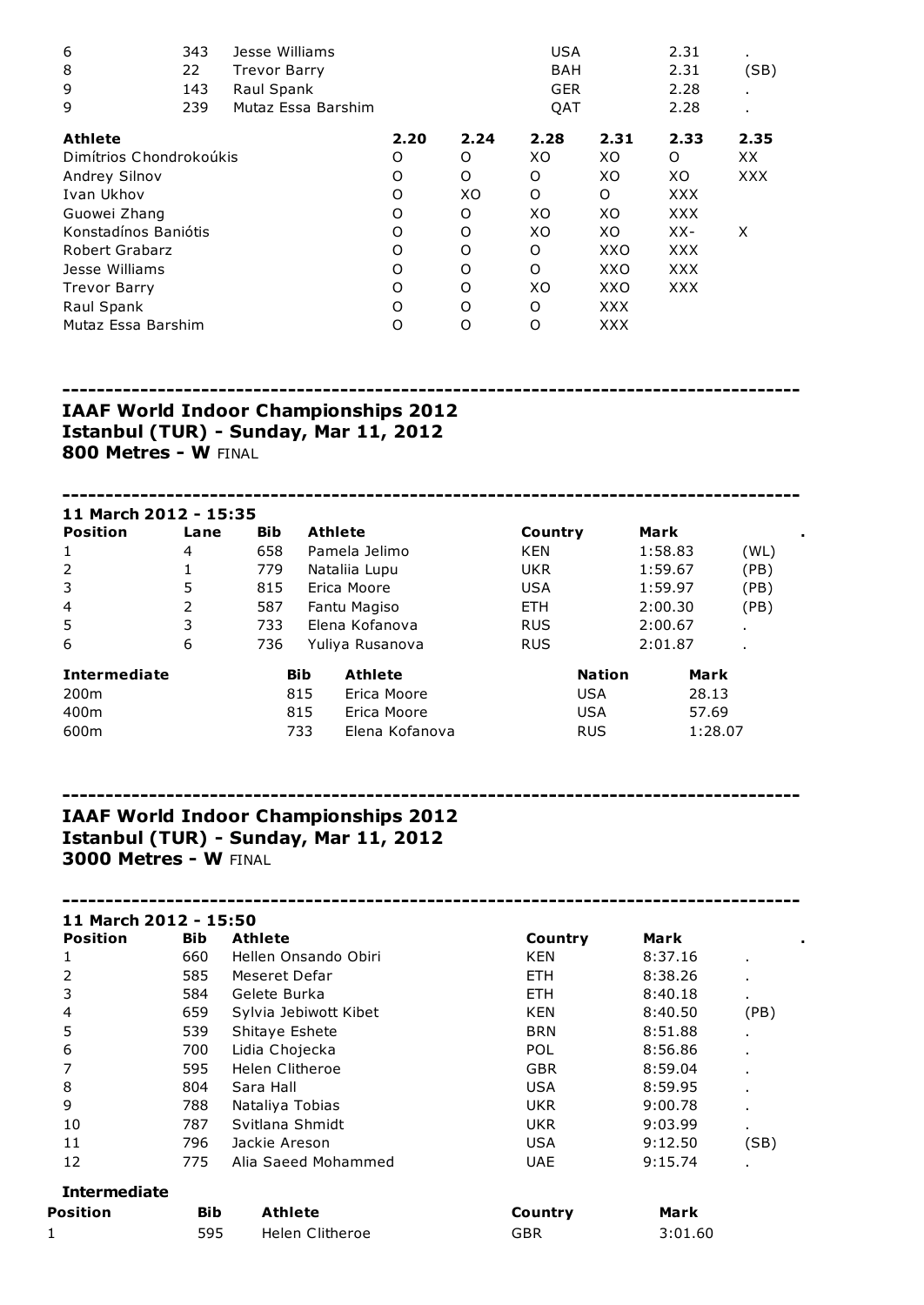| Position | Bib | Athlete       | Country    | Mark    |
|----------|-----|---------------|------------|---------|
| <b>I</b> | 585 | Meseret Defar | <b>ETH</b> | 5:56.31 |

-------------------------------------------------------------------------------------

## IAAF World Indoor Championships 2012 Istanbul (TUR) - Sunday, Mar 11, 2012 Triple Jump - M FINAL

| 11 March 2012 - 16:10 |            |                   |       |       |            |         |       |                |  |
|-----------------------|------------|-------------------|-------|-------|------------|---------|-------|----------------|--|
| <b>Position</b>       | <b>Bib</b> | <b>Athlete</b>    |       |       |            | Country | Mark  |                |  |
| 1                     | 317        | Will Claye        |       |       | <b>USA</b> |         | 17.70 | (WL)           |  |
| 2                     | 335        | Christian Taylor  |       |       | <b>USA</b> |         | 17.63 | (SB)           |  |
| 3                     | 246        | Lyukman Adams     |       |       | <b>RUS</b> |         | 17.36 | (PB)           |  |
| 4                     | 175        | Fabrizio Donato   |       |       | ITA        |         | 17.28 | (SB)           |  |
| 5                     | 176        | Daniele Greco     |       |       | <b>ITA</b> |         | 17.28 | (PB)           |  |
| 6                     | 107        | Benjamin Compaoré |       |       | <b>FRA</b> |         | 17.05 | $\blacksquare$ |  |
| $\overline{7}$        | 62         | Alexis Copello    |       |       | <b>CUB</b> |         | 16.92 | $\blacksquare$ |  |
| 8                     | 49         | Bin Dong          |       |       | <b>CHN</b> |         | 16.75 | $\blacksquare$ |  |
| <b>Athlete</b>        |            |                   | 1st   | 2nd   | 3rd        | 4th     | 5th   | 6th            |  |
| Will Claye            |            |                   | 16.89 | X     | X          | 17.70   | 17.63 | 17.53          |  |
| Christian Taylor      |            |                   | 17.63 | X     | 17.02      | 17.29   | 17.05 | 17.20          |  |
| Lyukman Adams         |            |                   | 16.98 | X     | X          | X       | 17.36 | X              |  |
| Fabrizio Donato       |            |                   | 16.99 | 17.28 | X          |         |       | -              |  |
| Daniele Greco         |            |                   | X.    | 16.55 | X          | 16.93   | X     | 17.28          |  |
| Benjamin Compaoré     |            |                   | 17.05 | X     | X          | X       | X     | X              |  |
| Alexis Copello        |            |                   | 16.92 | X     | X          | X       | 16.64 | X              |  |
| <b>Bin Dong</b>       |            |                   | 14.64 | 16.41 | 16.75      | 16.51   | X     | 16.48          |  |

## ------------------------------------------------------------------------------------- IAAF World Indoor Championships 2012 Istanbul (TUR) - Sunday, Mar 11, 2012 800 Metres - M FINAL

### ------------------------------------------------------------------------------------- 11 March 2012 - 16:20 Position Lane Bib Athlete **Country Mark** 1 1 4 100 Mohammed Aman 1 ETH 1:48.36 2 2 71 Jakub Holuãa CZE 1:48.62 . 3 6 130 Andrew Osagie 6 1:48.92 4 3 225 Adam Kszczot POL 1:49.16 . 5 1 25 Jan van den Broeck BEL 1:50.83 . 6 5 333 Michael Rutt USA 1:51.47 . Intermediate and Bib Athlete and Nation Mark 200m 225 Adam Kszczot POL 29.29 400m 225 Adam Kszczot POL 56.29 600m 225 Adam Kszczot POL 1:22.56

-------------------------------------------------------------------------------------

-------------------------------------------------------------------------------------

# IAAF World Indoor Championships 2012 Istanbul (TUR) - Sunday, Mar 11, 2012 4x400 Metres Relay - W FINAL

#### 11 March 2012 - 16:40 Position Lane Bib Team Country Mark . The Mark . The Team Country Mark . Great Britain & N.I.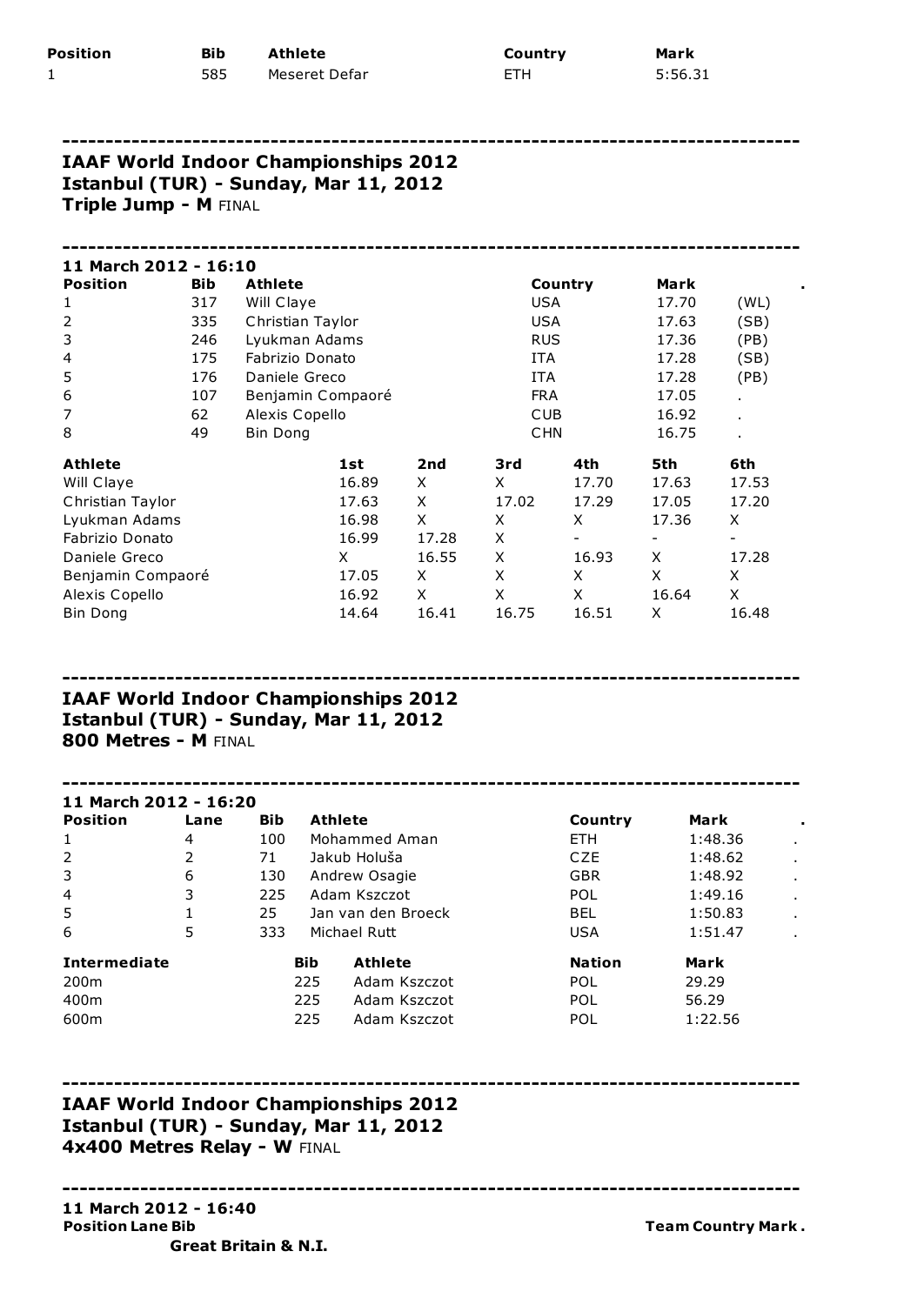| $\mathbf{1}$         | 3              | Drayton)                                                                                            | (Shana Cox; Nicola Sanders; Christine Ohuruogu; Perri Shakes- GBR 3:28.76 (WL) |                |                      |       |
|----------------------|----------------|-----------------------------------------------------------------------------------------------------|--------------------------------------------------------------------------------|----------------|----------------------|-------|
| 2                    | 5              | <b>United States</b><br>(Leslie Cole; Natasha Hastings; Jernail Hayes; Sanya Richards-<br>Ross)     |                                                                                | USA            | 3:28.79              | (SB)  |
| 3                    | 6              | <b>Russia</b><br>(Yulia Gushchina; Kseniya Ustalova; Marina Karnaushchenko;<br>Aleksandra Fedoriva) | RUS.                                                                           | $3:29.55$ (SB) |                      |       |
| 4                    | 1              | Romania<br>(Angela Morosanu; Alina Panainte; Adelina Pastor; Elena Mirela<br>Lavric)                |                                                                                | <b>ROU</b>     | $3:33.41$ (SB)       |       |
| 5                    | $\overline{2}$ | <b>Belarus</b><br>(Hanna Tashpulatava; Yulyana Yushchanka; Iryna Khliustava;<br>Sviatlana Usovich)  |                                                                                | <b>BLR</b>     | 3:33.73              | (SB)  |
|                      | 4              | <b>Ukraine</b><br>(Elyzaveta Bryzgina; Iuliia Olishevska; Olha Zemlyak; Nataliya<br>Pyhyda)         |                                                                                | <b>UKR</b>     | DQ.                  |       |
| Team                 |                |                                                                                                     | <b>Nation</b>                                                                  |                | <b>Reaction Time</b> |       |
| Great Britain & N.I. |                |                                                                                                     | <b>GBR</b>                                                                     |                |                      | 0.193 |
| United States        |                |                                                                                                     | <b>USA</b>                                                                     |                |                      | 0.262 |
| Russia               |                |                                                                                                     | <b>RUS</b>                                                                     |                |                      | 0.192 |
| Romania              |                |                                                                                                     | <b>ROU</b>                                                                     |                |                      | 0.216 |
| <b>Belarus</b>       |                |                                                                                                     | <b>BLR</b>                                                                     |                |                      | 0.262 |

Ukraine UKR 0.311

# -------------------------------------------------------------------------------------

#### IAAF World Indoor Championships 2012 Istanbul (TUR) - Sunday, Mar 11, 2012 60 Metres - W FINAL

#### 11 March 2012 - 17:05

| <b>Position</b> | Lane | Bib | Athlete                 | Country    | Mark |      | . React |
|-----------------|------|-----|-------------------------|------------|------|------|---------|
| 1               | 4    | 646 | Veronica Campbell-Brown | JAM        | 7.01 | (WL) | 0.155   |
| 2               | 5    | 559 | Murielle Ahoure         | CIV        | 7.04 | (NR) | 0.171   |
| 3               | 3    | 811 | Tianna Madison          | <b>USA</b> | 7.09 |      | 0.170   |
| $\overline{4}$  | 7    | 816 | Barbara Pierre          | <b>USA</b> | 7.14 |      | 0.140   |
| 5               | 6    |     | 511 Chandra Sturrup     | BAH        | 7.19 | (SB) | 0.160   |
| 6               | 2    | 689 | Gloria Asumnu           | <b>NGR</b> | 7.22 |      | 0.186   |
| $\overline{7}$  |      | 644 | Aleen Bailey            | <b>JAM</b> | 7.24 |      | 0.199   |
| 8               | 8    | 544 | Ivet Lalova             | <b>BUL</b> | 7.27 |      | 0.174   |

-------------------------------------------------------------------------------------

-------------------------------------------------------------------------------------

# IAAF World Indoor Championships 2012 Istanbul (TUR) - Sunday, Mar 11, 2012 60 Metres Hurdles - M FINAL

#### ------------------------------------------------------------------------------------- 11 March 2012 - 17:20 **Position Lane Bib Athlete Country Mark** . React **1 4** 328 Aries Merritt **COUNTY** USA 7.44 . 0.1 1 4 328 Aries Merritt USA 7.44 . 0.135 2 3 50 Xiang Liu CHN 7.49 . 0.167 3 6 111 Pascal Martinot-Lagarde FRA 7.53 (PB) 0.141 4 5 131 Andrew Pozzi GBR 7.58 . 0.155 5 2 256 Konstantin Shabanov RUS 7.60 . 0.202 6 7 171 Emanuele Abate ITA 7.63 . 0.155 7 8 242 Lehann Fourie RSA 7.69 . 0.147 8 1 228 Artur Noga POL 7.74 . 0.157

-------------------------------------------------------------------------------------